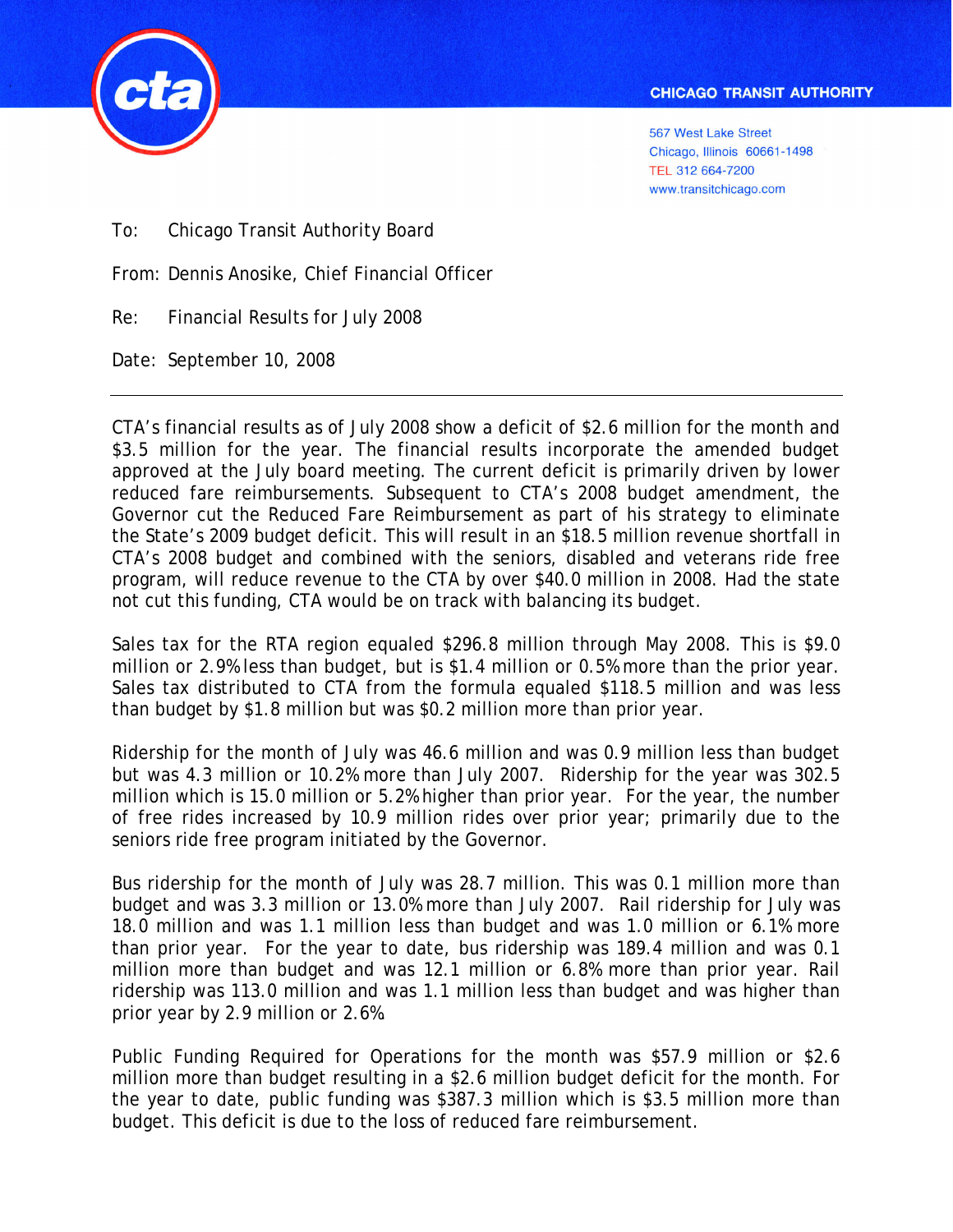Recovery Ratio, which measures the percentage of operating expenses CTA funds from internally generated revenues, was 50.49% for the month and was unfavorable by 0.40 percentage points primarily due to the loss of reduced fare reimbursement revenues that were anticipated in the budget. For the year, recovery ratio was 48.44% and was unfavorable by 0.23 percentage points.

Operating Expenses for the month and year equaled \$102.5 million and \$698.9 million respectively; and were favorable to budget as the budget balancing plan implemented by President Huberman is being achieved.

Labor Expense was \$73.5 million for July and \$509.9 million for the year. This was \$1.7 million less than budget for the month and \$0.6 million lower for the year primarily due to vacancies, overtime reductions and timing differences between actual and budget for paid time off.

Material Expense was \$8.5 million for the month and was on par with budget. For the year, material expense was \$51.0 million and was on par with budget. Compared to prior year, material expense is \$2.9 million or 6.1% higher.

Fuel for Revenue Equipment was \$8.4 million for the month and \$50.9 million for the year. This was \$0.5 million more than budget for the month, but was on par with budget for the year to date. The gross cost per gallon for the month was \$4.15 but after adjusting for the fuel hedge the net cost per gallon was \$3.81, a savings of \$0.34 per gallon. The amended budget assumes an average price of \$3.87 per gallon.

Electric Power for Revenue Equipment was \$3.2 million for the month and \$18.8 million for the year. Power expense was \$0.5 million more than budget for the month but was \$1.6 million less than budget for the year to date.

Provision for Injuries and Damages Expense was \$0 for the month and \$14.0 million year to date and is on par with budget.

Purchase of Security Services was \$2.4 million for the month and was \$0.7 million less than budget. Year to date security expense is \$17.3 million and was \$1.2 million less than budget.

Other Expenses equaled \$6.5 million for the month and were \$0.1 million less than budget. Year to date, Other Expenses were \$37.0 million and were \$1.7 million more than budget due to timing differences.

System-Generated Revenue was \$44.6 million for the month and \$311.6 million for the year. This was \$4.1 million less than budget for the month and \$5.0 million less for the year primarily due to the loss of reduced fare reimbursement revenue.

Fare Revenue was \$41.8 million for the month and \$271.6 million for the year. This was \$0.1 million lower than the amended budget. The average fare for July was \$0.90 per ride and was \$0.02 higher than budget due to a higher average fare on pass rides.